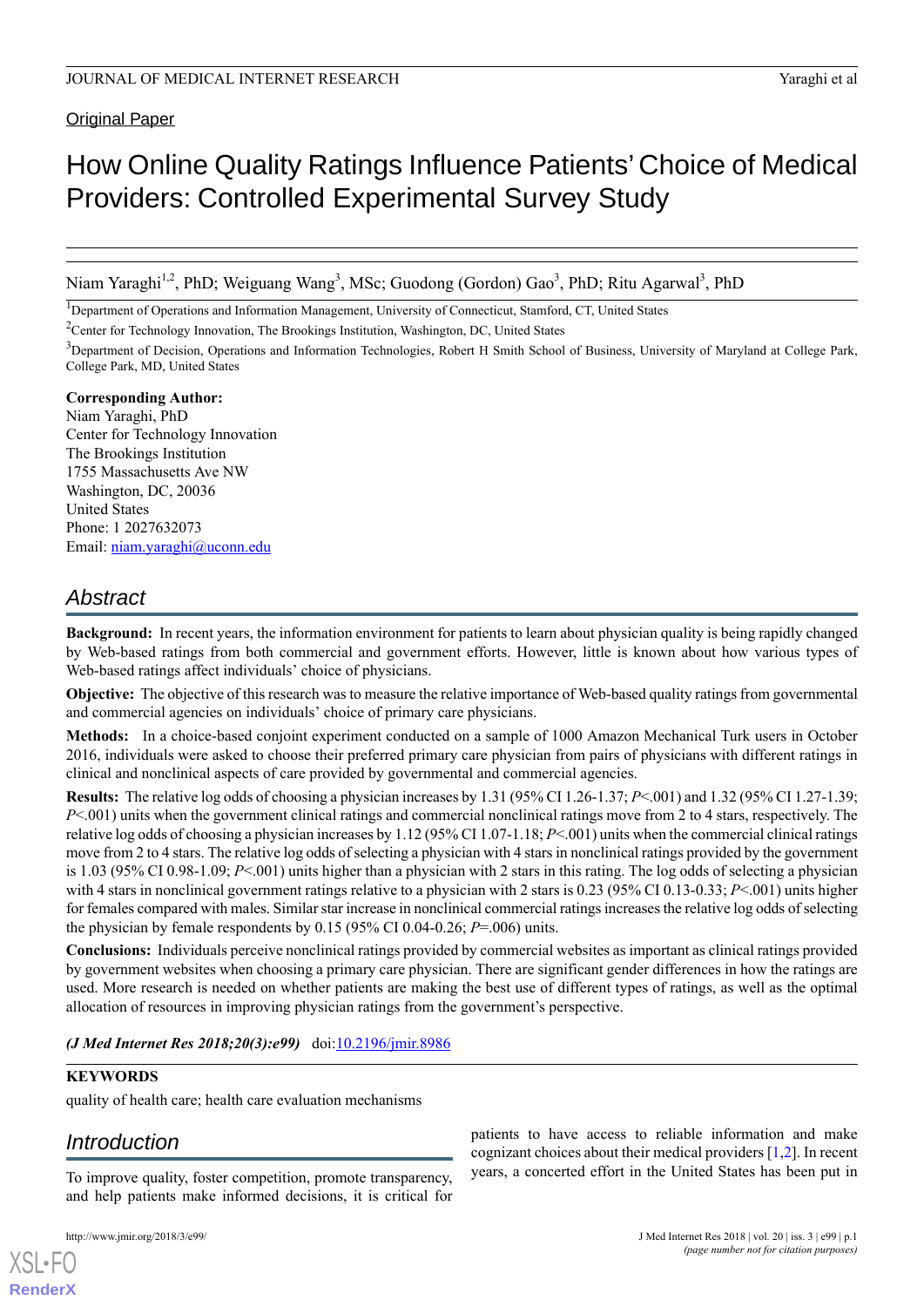place to develop and publicly report quality measures of medical providers [\[3](#page-8-2)].

The Centers for Medicare and Medicaid Services (CMS) is the most prominent governmental agency in the United States that collects, aggregates, and reports quality measures of different aspects of medical care. Through initiatives such as Hospital Compare [\[4](#page-8-3)], CMS reports quality data on both clinical and nonclinical aspects of medical services offered by different providers. Surgical complications, infections, readmission, and death rates are examples of metrics that measure the clinical aspects of medical care. Surveys of patients' experiences, such as the Hospital Consumer Assessment of Healthcare Providers and Systems, capture metrics that measure nonclinical aspects of care. In parallel with CMS, private and commercial agencies such as Vitals [[5\]](#page-8-4), RateMDs [\[6](#page-8-5)], and ProPublica [[7\]](#page-8-6) also collect and report quality metrics on both clinical and nonclinical aspects of care. Recent research shows that although the ratings provided by commercial agencies may be inconsistent with each other [[8\]](#page-8-7), they are more comprehensive and cover a broader range of domains than what is included in ratings reported by CMS [[9](#page-9-0),[10\]](#page-9-1).

Ratings of health care providers are growing in importance and popularity [\[11-](#page-9-2)[18\]](#page-9-3), affecting both the revenue and the reputation of medical providers [\[19](#page-9-4)-[22\]](#page-9-5). For example, when CMS released its quality metrics of nursing homes to the public, the market share of 1-star facilities decreased by 8%, whereas the market share of 5-star facilities increased by more than 6% [\[23](#page-9-6)]. Similar effects have also been documented for hospitals [\[24](#page-9-7)]. Although nonclinical ratings provided by commercial agencies are correlated with the conventional measures of patient experience as reported by governmental agencies [\[25](#page-9-8),[26\]](#page-9-9), the relationship between patient reviews and medical outcomes is not clear. Some studies find that patient satisfaction reported as nonclinical ratings is not associated with clinical outcomes [\[27-](#page-9-10)[32\]](#page-9-11), whereas others report a strong association between these two types of ratings [[33](#page-10-0)[,34](#page-10-1)]. For a review of literature on the association between the social media reviews and the clinical quality outcomes, see Verhoef et al [[35\]](#page-10-2).

Despite the significant differences between the types (clinical and nonclinical) and the sources (governmental and commercial agencies) of ratings, variations in their relative significance for patient choice of medical providers are not known. The purpose of this research was to fill this gap by uncovering the relative importance of these ratings in the decision-making processes of different groups of patients.

# *Methods*

#### **Data Source**

We used a primary dataset consisting of responses of 1000 individuals who were each paid 50 cents to participate in an online experiment through Amazon Mechanical Turk (AMT) in October 2016. These individuals were all master users of AMT and live in the United States. According to AMT, a user achieves a master distinction by consistently completing requests

with a high degree of accuracy. Masters must continue to pass AMT's statistical monitoring to maintain their status [\[36](#page-10-3)].

[Table 1](#page-2-0) provides a comparison of demographics between the sample in this study and the US population. In contrast to the US population, our sample consisted of less affluent, but more educated, younger adults. Although, when compared with the US population, our sample of AMT users consisted of younger and more technologically savvy individuals, we relied on this sample to conduct our analysis for the following reasons. First, given the question posed in this research, the sample did not need to be representative of the US population and, instead, only had to represent individuals who used information resources available on the Internet. As this study compared the importance of two information resources that are exclusively Web-based, its sample also had to include the individuals who could use resources on the Web. Second, prior research shows that despite limitations, data that are gathered from "AMT samples are at least as reliable as those obtained via traditional methods. Overall, AMT can be used to obtain high-quality data inexpensively and rapidly" [\[37](#page-10-4)].

#### **Study Design**

To determine how ratings on different attributes affect individuals' evaluations of medical providers, we designed an experiment and conducted a choice-based conjoint analysis [[38\]](#page-10-5) as a rigorous method of eliciting preferences [\[39](#page-10-6)]. We describe the method below.

The combination of 2 categories (clinical and nonclinical) and 2 sources (governmental and commercial agencies) resulted in 4 different types of ratings: clinical ratings provided by a governmental agency, nonclinical ratings provided by a governmental agency, clinical ratings provided by a commercial agency, and nonclinical ratings provided by a commercial agency. In this research, we use "governmental agency" and "public agency" interchangeably. We assigned a high or low value to each type of rating, and thereby created 16 profiles of hypothetical physicians. In a 1-to-4-star rating system, to induce appropriate variation, we used 2 stars to indicate low ratings and 4 stars to indicate high ratings. Each profile represented a physician with different ratings on the 4 categories. These profiles were *balanced*, which means that each of the 2 levels (2 and 4 stars) in each of the 4 types of ratings appeared the same number of times in physician profiles. Using these 16 profiles, we then created 8 pairs of physicians such that the 4 types of ratings in each pair were *orthogonal* [\[40](#page-10-7)]. This ensured that any pair of levels from different rating types appeared the same number of times in the design. We used % *mktex* [\[41](#page-10-8)] macro in SAS software (version 9.4) to create the balanced and orthogonal design. [Table 2](#page-3-0) shows the 16 profiles in 8 pairs.

In a Web-based interface, we first provided respondents with a brief tutorial on different sources and types of ratings. Specifically, we described the public agency as "the department of Health and Human Services, which is a branch of the federal government" and the commercial agency as "websites such as Yelp, RateMDs, Healthgrades, Vitals, Zocdoc, and DoctorScorecard."

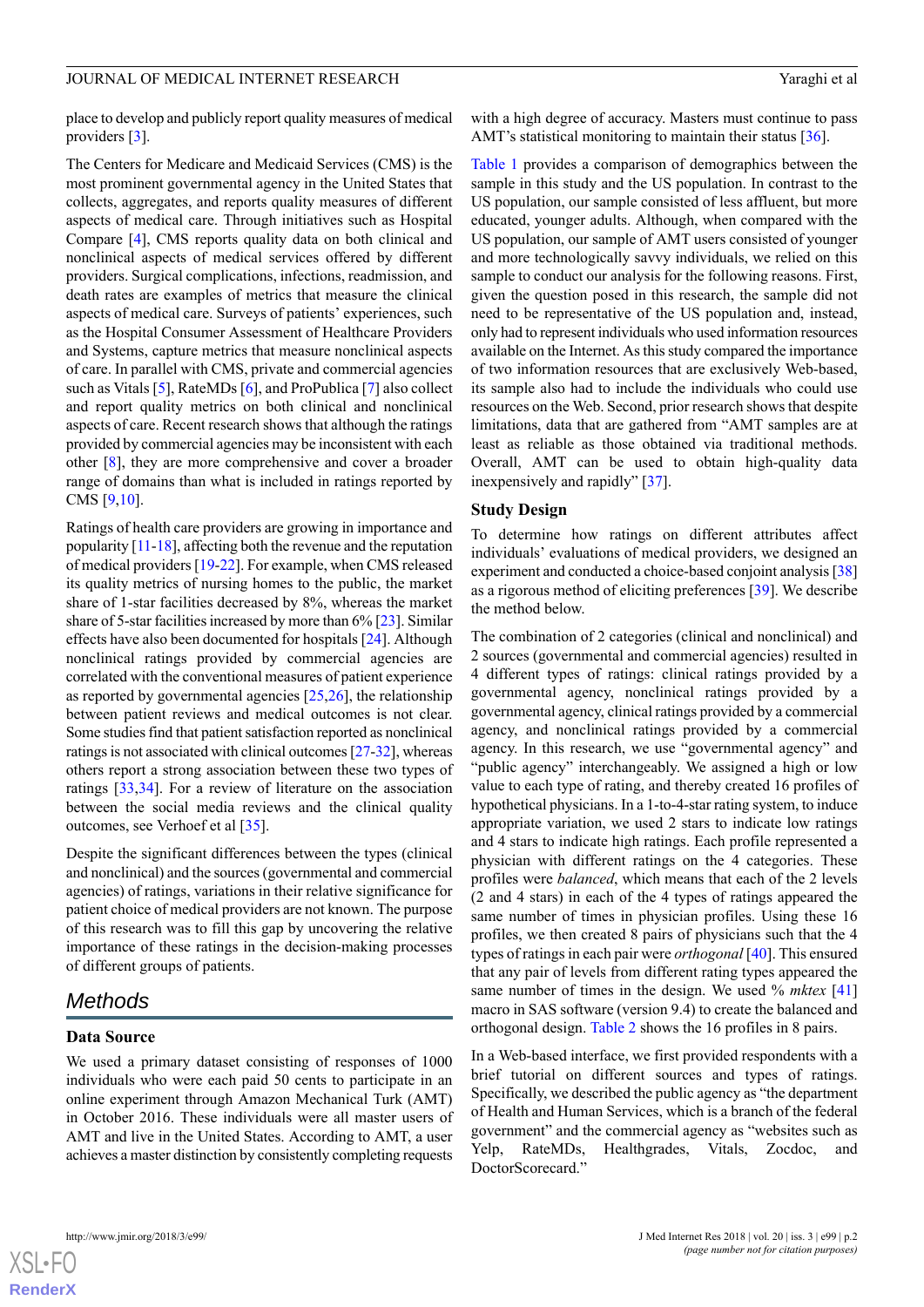<span id="page-2-0"></span>**Table 1.** Characteristics of 949 respondents and the US population.

| Variable and class        | Sample, n (%) | Percentage of US population <sup>a</sup> $(\% )$ | $H_0$ : $P_{\text{USA}} - P_{\text{Sample}} = 0^{\text{b}}$ (z value) |
|---------------------------|---------------|--------------------------------------------------|-----------------------------------------------------------------------|
| Education                 |               |                                                  |                                                                       |
| Advanced degree           | 114(12.0)     | 10.38                                            | $-1.65^c$                                                             |
| Bachelor's degree         | 381 (40.2)    | 18.88                                            | $-16.74$ <sup>d</sup>                                                 |
| Associate's degree        | 100(10.5)     | 5.28                                             | $-7.25$ <sup>d</sup>                                                  |
| Some college, no degree   | 231 (24.3)    | 19.42                                            | $-3.83^{d}$                                                           |
| Trade or technical school | 30(3.2)       | 4.08                                             | 1.43                                                                  |
| Graduated high school     | 90(9.5)       | 29.63                                            | 13.59 <sup>d</sup>                                                    |
| Less than high school     | 3(0.3)        | 12.33                                            | 11.25 <sup>d</sup>                                                    |
| Income, US \$             |               |                                                  |                                                                       |
| 150,000 or more           | 30(3.2)       | 13.57                                            | 9.36 <sup>d</sup>                                                     |
| 125,000-149,999           | 25(2.6)       | 5.42                                             | 3.8 <sup>d</sup>                                                      |
| 100,000-124,999           | 70(7.4)       | 8.71                                             | 1.45                                                                  |
| 75,000-99,999             | 123(13.0)     | 12.26                                            | $-0.66$                                                               |
| 50,000-74,999             | 227 (23.9)    | 16.96                                            | $-5.71$ <sup>d</sup>                                                  |
| 35,000-49,999             | 170 (17.9)    | 12.92                                            | $-4.58^{d}$                                                           |
| 25,000-34,999             | 136(14.3)     | 9.39                                             | $-5.22^d$                                                             |
| Less than 25,000          | 168(17.7)     | 20.77                                            | $2.33^{e}$                                                            |
| Race                      |               |                                                  |                                                                       |
| Asian                     | 56(5.9)       | 5.70                                             | $-0.27$                                                               |
| <b>Black</b>              | 66 (7.0)      | 13.30                                            | $5.76^{d}$                                                            |
| Hawaiian                  | 1(0.1)        | $0.20\,$                                         | $0.62\,$                                                              |
| Hispanic                  | 53 $(6.0)$    | 17.8                                             | $9.84^{d}$                                                            |
| Indian                    | 16(1.7)       | 1.30                                             | $-1.06$                                                               |
| White                     | 757 (79.8)    | 76.90                                            | $-2.1^e$                                                              |
| <b>Marital status</b>     |               |                                                  |                                                                       |
| Divorced                  | 74(7.8)       | 9.80                                             | $2.07^e$                                                              |
| Married/Domestic partner  | 471(49.6)     | 51.87                                            | 1.38                                                                  |
| Separated                 | 8(0.8)        | 2.09                                             | 2.69 <sup>d</sup>                                                     |
| Single/Never married      | 390 $(41.1)$  | 32.25                                            | $-5.83^{d}$                                                           |
| Widowed                   | 6(0.6)        | 5.72                                             | 6.75 <sup>d</sup>                                                     |
| Gender                    |               |                                                  |                                                                       |
| Female                    | 548 (57.7)    | 50.80                                            | $-4.28$ <sup>d</sup>                                                  |
| Male                      | 401 $(42.3)$  | 49.20                                            | 4.28 <sup>d</sup>                                                     |
| Age                       |               |                                                  |                                                                       |
| Younger than 65 years     | 924 (97.4)    | 87.00                                            | $-9.49d$                                                              |
| 65 years and older        | 25(2.6)       | 13.00                                            | 9.49 <sup>d</sup>                                                     |

<sup>a</sup>Authors' analysis of characteristics of experiment participants. Demographics of US population are calculated based on the data provided by the US Census Bureau.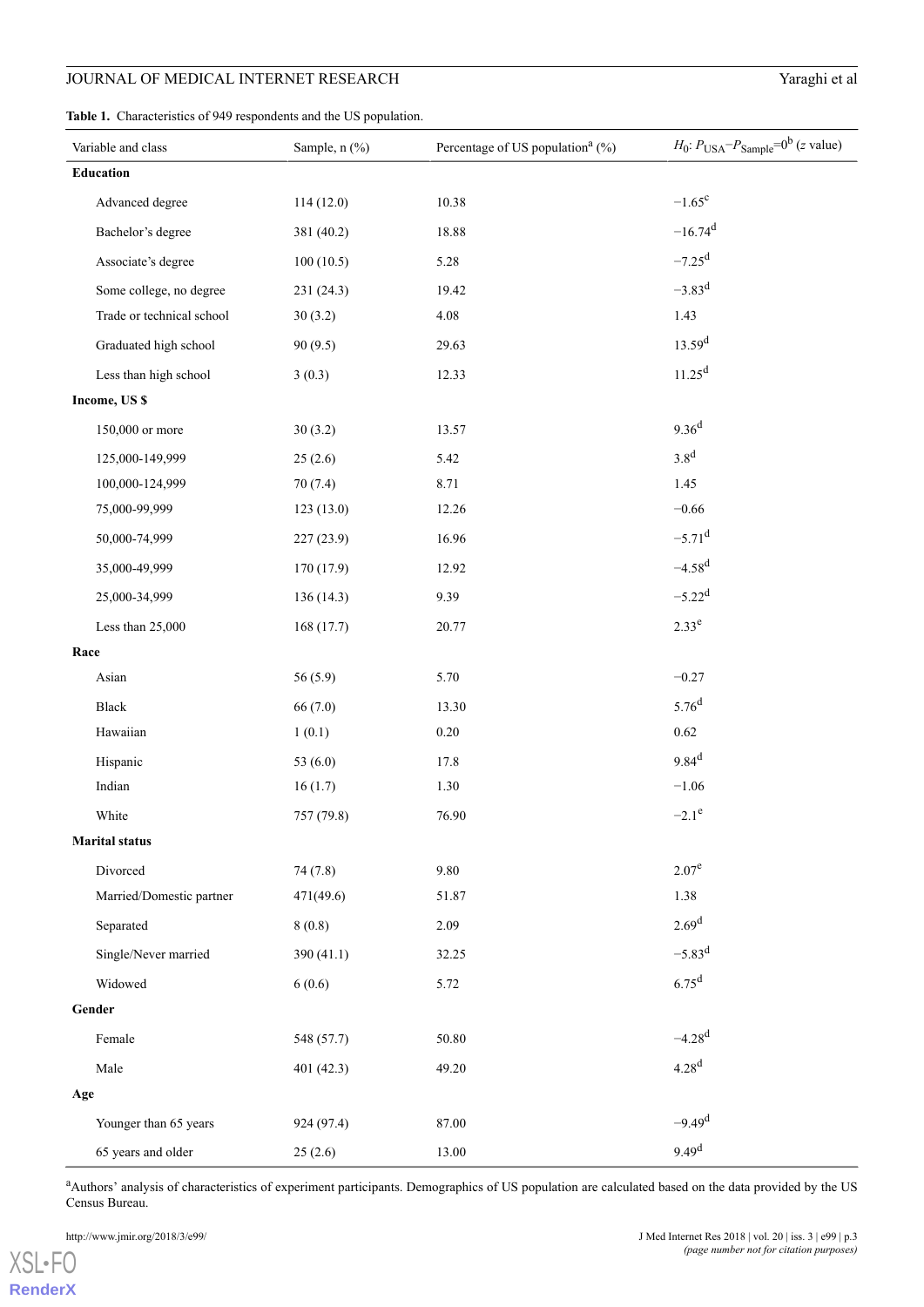<sup>b</sup>The null hypothesis that the percentage in sample is equal to that of the US population.

 $c_{P<.10}$ 

<sup>d</sup>*P*<.01.

<span id="page-3-0"></span> $e_{P<.05}$ .

**Table 2.** Physician profiles used in choice-based conjoint experiment. "gGvernment" indicates that a public agency provides the ratings, and "Commercial" indicates that a private organization provides the ratings. In the Web-based interface, the hypothetical physician profiles in each pair were shown side-by-side and respondents were asked to choose the physician they prefer. The sequence of the pairs and the attributes in each profile were generated randomly to ensure that the order of the presentation of rank of the attributes did not influence the respondent's choice. The values of 2 or 4 in the table, respectively, indicate a "2" or "4" star rating in the physician profiles provided to respondents in the Web-based experiment.

| Pair number <sup>a</sup> | Government rating |             | Commercial rating |             |
|--------------------------|-------------------|-------------|-------------------|-------------|
|                          | Clinical          | Nonclinical | Clinical          | Nonclinical |
| One                      | 2; 4              | 4; 2        | 2; 4              | 4; 2        |
| Two                      | 2; 4              | 4; 2        | 4; 2              | 4; 2        |
| Three                    | 2;4               | 2; 2        | 2; 2              | 4; 2        |
| Four                     | 4; 2              | 2; 4        | 2; 4              | 4; 2        |
| Five                     | 4; 2              | 2; 4        | 4; 2              | 4; 2        |
| Six                      | 4; 2              | 4; 2        | 2; 4              | 4; 2        |
| Seven                    | 2; 4              | 2; 4        | 4; 2              | 4; 2        |
| Eight                    | 2; 4              | 2; 4        | 2; 4              | 2; 4        |

<span id="page-3-1"></span>**Figure 1.** Screenshot of the choice-based conjoint experiment.



We also distinguished clinical and nonclinical ratings and explained to the survey respondents that clinical ratings by the public agency were determined "based on official statistics on how often physicians provide care that research shows leads to the best results for patients" and nonclinical ratings by the public agency were determined based on "a national survey that asks patients about their experiences with staff, nurses, and doctors during a recent visit to the doctor." Similarly, we explained that clinical ratings provided by the commercial agency were determined by "the patient online reviews about how patients evaluate the medical expertise of the doctor" and nonclinical ratings provided by the commercial agency were created based on "patient online reviews about their experiences with staff, nurses, and doctors during a recent visit to the doctor." To assess if respondents correctly distinguished the differences between

[XSL](http://www.w3.org/Style/XSL)•FO **[RenderX](http://www.renderx.com/)**

the types and the sources of ratings, at the end of the survey, we asked them to describe each type of the ratings in their own words. Our examination of their responses confirmed that all respondents had fully understood different ratings.

We then presented the 8 pairs of hypothetical profiles of physicians in a random sequence and asked respondents to choose the physician they prefer in each pair. A screenshot of 1 of the 8 comparison pairs is presented in [Figure 1](#page-3-1), which corresponds to the choices in pair Seven as shown in [Table 1](#page-2-0). To simulate a realistic decision-making scenario, we asked the respondents to imagine that they have moved to a new town and have to choose a new primary care physician based solely on the 4 types of ratings provided to them. This approach ensured that the choice of the respondents in our experiment was only driven by the ratings and was not confounded by any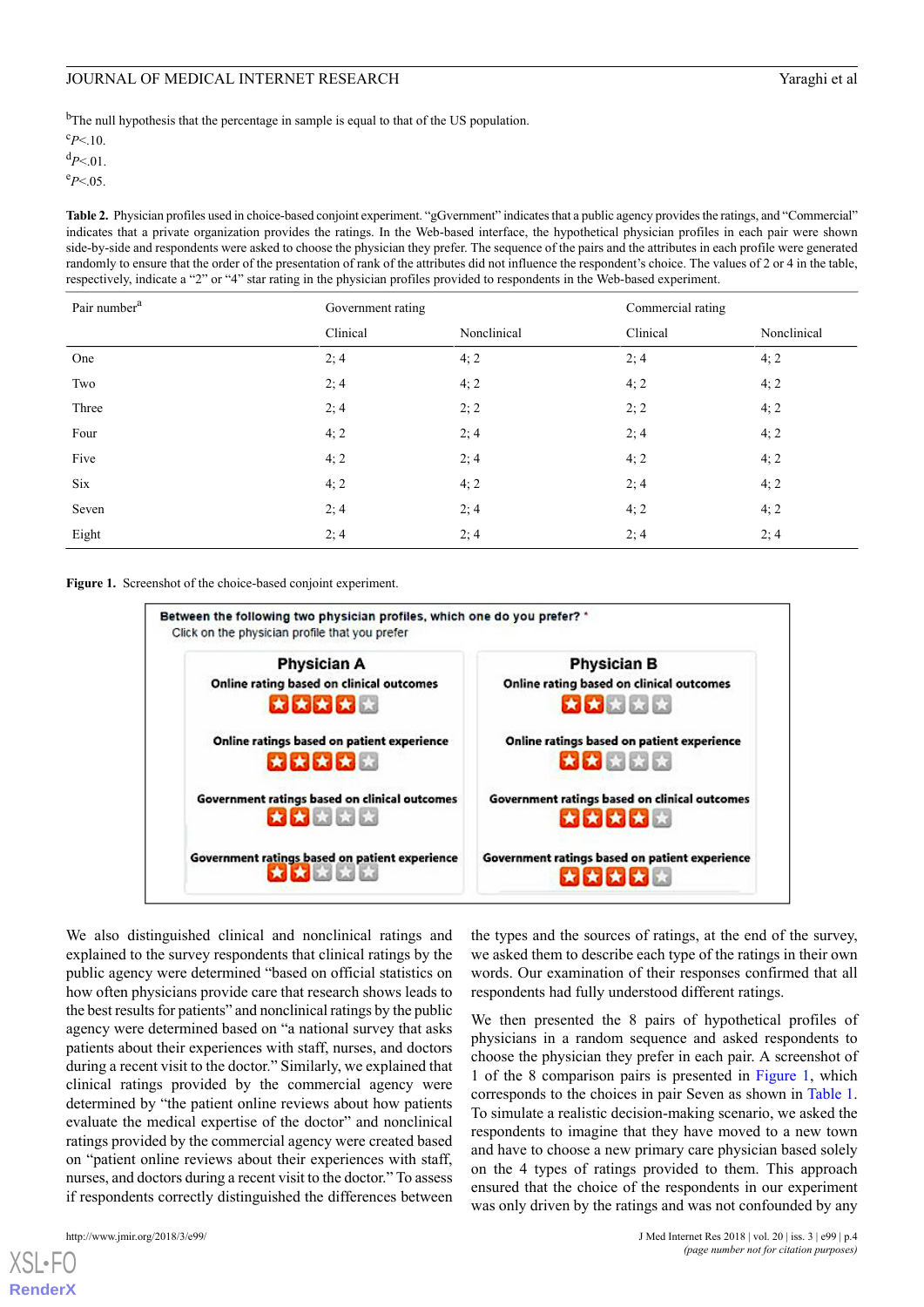other factor outside of our model, such as insurance coverage, location, or race of the physician [\[42](#page-10-9),[43\]](#page-10-10).

Once respondents finished the evaluation of physicians in the 8 pairs, we asked them a series of questions designed to evaluate their health status, medical literacy, trust in Web-based reviews, and trust in government as 4 composite indexes. We conducted factor analysis to operationalize these 4 constructs using validated items that we derived from prior literature in information systems [\[44](#page-10-11),[45\]](#page-10-12) and medicine [\[46](#page-10-13),[47\]](#page-10-14). Details on the items, composite indexes, and factor analysis are provided in [Multimedia Appendix 1.](#page-8-8)

One potential concern with the study design was that respondents may not complete the choice task thoughtfully. To detect and filter the responses that were provided hastily and without careful attention, we included 2 trap questions in the experiment.

The first trap question was the choice of physicians in the eighth pair (shown in [Table 2\)](#page-3-0), one of which was superior on all of the 4 types of ratings and clearly dominated the pair. A respondent's choice of an inferior physician indicated lack of attention to the experiment. The second trap question asked, "How happy will you be if you receive a letter from Internal Revenue Service that says you should pay a large amount of taxes to the government?" We assumed that a respondent did not pay attention to the question if she chose "extremely happy" or "happy" as a response to this question.

#### **Statistical Analysis**

Our research design fit the multinomial logit model with clustered error terms [\[48](#page-10-15),[49\]](#page-10-16). Following the suggestions of Kuhfeld [[50\]](#page-10-17), we used the PHREG [\[51](#page-10-18)] procedure in SAS software for the estimation. In this model, the dependent variable was binary and indicated the choice that a respondent made from a pair of hypothetical physician profiles. The 4 types of ratings in each profile constituted our main independent variables. In the multinomial logit model used in this study, the probability that a respondent chose a specific physician in a pair was a function of the attributes of that specific physicians as well as the attributes of the other physician in the pair. The PHREG [[51\]](#page-10-18) procedure in SAS not only allowed us to account for the conditional dependency of choices for the alternatives in a pair but also adjusted for the correlation between the 8 choices made by the same respondent. Using this model, we could examine the relative importance of the 4 types of ratings. We further explored whether patient attributes, such as age, gender, and income, moderated the impact of the ratings. To statistically compare the effects of different regression coefficients, we implemented the tests provided by Paternoster et al [\[52](#page-10-19)].

# *Results*

On the basis of the answers to the 2 trap questions, we excluded 51 observations from our initial sample of 1000 responses. We retained the remaining 949 responses for further analysis ([Table](#page-2-0) [1\)](#page-2-0). We present the estimation results of our multinomial logit model in [Table 3.](#page-5-0)

As shown in the last (full model) column of [Table 3](#page-5-0), the relative log odds of choosing a physician increased by 1.31 (95% CI 1.26-1.37; *P*<.001) and 1.32 (95% CI 1.27-1.39; *P*<.001) units when the government clinical ratings and commercial nonclinical ratings moved from 2 to 4 stars, respectively. The importance of these 2 types of ratings was statistically equivalent (*P*=.49). By comparison, the relative log odds of choosing a physician increased by a modest 1.12 (95% CI 1.07-1.18; *P*<.001) units when the commercial clinical ratings moved from 2 to 4 stars. The relative log odds of selecting a physician with 4 stars in nonclinical ratings provided by the government was 1.03 (95% CI 0.98-1.09; *P*<.001) units higher than a physician with 2 stars in this rating. The difference between the effects of government nonclinical ratings and commercial clinical ratings on patients' choice of a primary care physician were statically significant (*P*=.04). The difference between the effects of clinical ratings provided by government and those provided by a commercial agency was statistically significant (*P*<.001). Likewise, the difference between the government clinical ratings and the government nonclinical ratings was also statistically significant  $(P<.001)$ .

One standard deviation improvement in a patient's health status increased the relative log odds of choosing a physician with 4 stars in commercial nonclinical ratings by 0.18 (95% CI 0.13-0.24; *P*<.001) units and decreased the relative log odds of choosing a physician with 4 stars in government clinical ratings by 0.14 (95% CI 0.08-0.19; *P*<.001) units.

Medical literacy had no statistically significant effect on how patients evaluated different types of ratings. As the level of trust in overall Web-based ratings increased, the importance of nonclinical ratings provided by a commercial agency also increased. One standard deviation increase in a patient's trust in Web-based reviews increased the relative log odds of choosing a physician with 4 stars in nonclinical commercial ratings by 0.07 (95% CI 0.02-0.13; *P*=.05) units. Unsurprisingly, as the patients' level of trust in the government increased, the importance of clinical ratings provided by government increased, whereas the importance of nonclinical ratings provided by a commercial agency decreased.

One standard deviation increase in a patient's trust in government increased the relative log odds of choosing a physician with 4 stars in government clinical ratings by 0.20 (95% CI 0.15-0.25; *P*<.001) units and decreased the relative log odds of choosing a physician with 4 stars in commercial nonclinical ratings by −0.15 (95% CI 0.10-0.21; *P*<.001) units. These trends remained consistent even when we included more variables in our model. We also examined how patients' demographic characteristics of gender, race, income, education, marital status, and age affected the importance of each of the 4 ratings in their evaluation of primary care physicians. [Table 4](#page-6-0) presents the results. The log odds of selecting a physician with 4 stars in nonclinical government ratings relative to a physician with 2 stars was 0.23 (95% CI 0.13-0.33; *P*<.001) units higher for females compared with males. Similar star increase in nonclinical commercial ratings increased the relative log odds of selecting the physician by female patients by an additional 0.15 (95% CI 0.04-0.25; *P*=.006) units, compared with males.

 $XSI - F($ **[RenderX](http://www.renderx.com/)**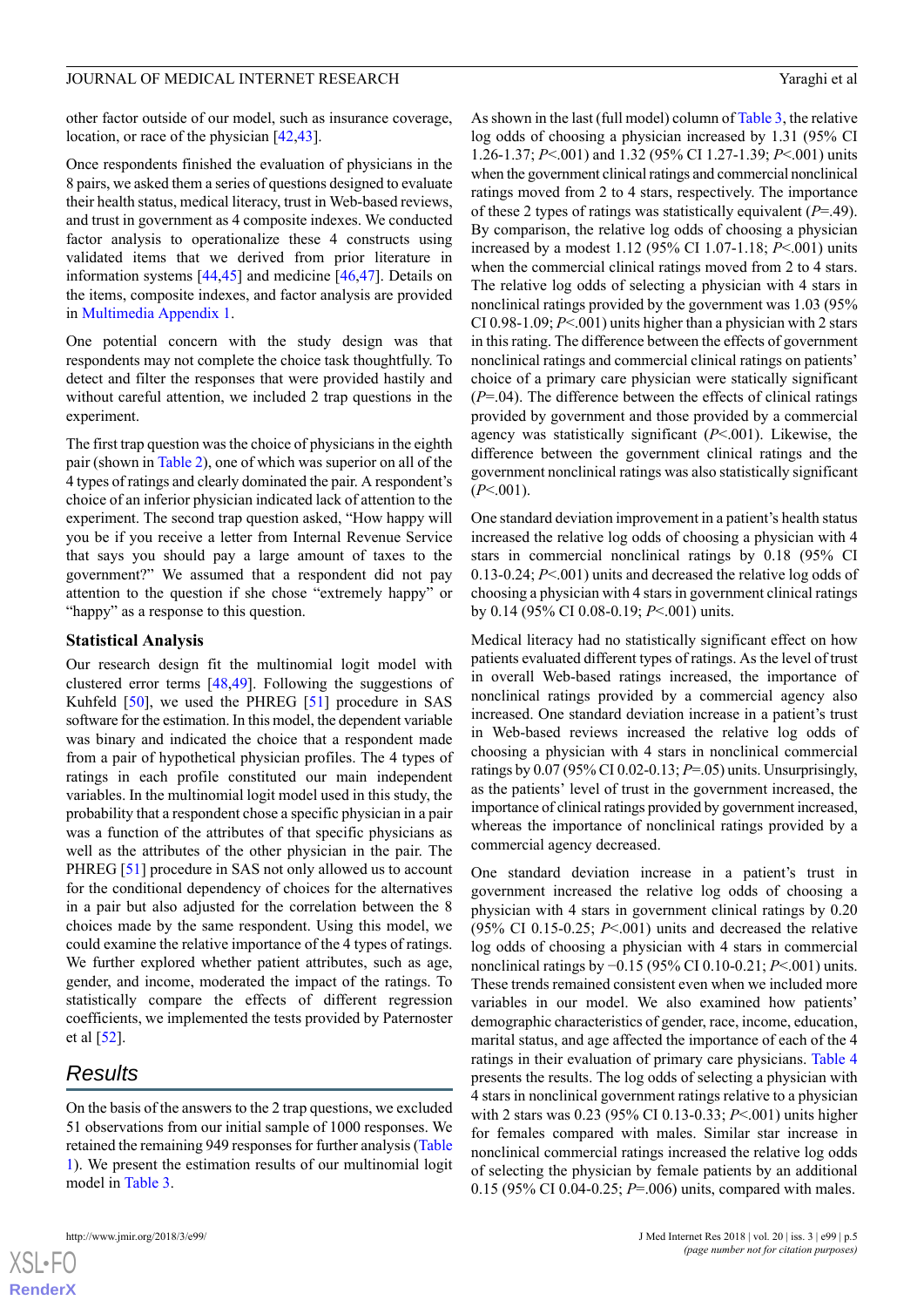<span id="page-5-0"></span>**Table 3.** The relative importance of different types and sources of ratings on patients' choice. GC: clinical ratings provided by a public agency (government). GNC: nonclinical ratings provided by a public agency (government). YC: clinical ratings provided by a commercial agency (commercial). YNC: nonclinical ratings provided by a commercial agency (commercial).

| Parameter <sup>a</sup>           | Parameter estimate (95% CI)                    |                                                |                                                |                                                |                                            |                                                |  |
|----------------------------------|------------------------------------------------|------------------------------------------------|------------------------------------------------|------------------------------------------------|--------------------------------------------|------------------------------------------------|--|
|                                  | Basic model                                    | Health status                                  | Medical literacy                               | Trust in online<br>reviews                     | Trust in government Full model             |                                                |  |
| ${\rm GC}$                       | $1.29^{b}$<br>$(1.24 \text{ to } 1.34)$        | $1.29^{b}$<br>$(1.24 \text{ to } 1.35)$        | $1.29^{b}$<br>$(1.24 \text{ to } 1.34)$        | $1.29^{b}$<br>$(1.24 \text{ to } 1.34)$        | $1.30^{b}$<br>$(1.25 \text{ to } 1.35)$    | $1.31^{b}$<br>$(1.26 \text{ to } 1.36)$        |  |
| ${\rm GNC}$                      | 1.00 <sup>b</sup><br>$(0.95 \text{ to } 1.05)$ | $1.01^{b}$<br>$(0.96 \text{ to } 1.06)$        | 1.00 <sup>b</sup><br>$(0.95 \text{ to } 1.05)$ | 1.00 <sup>b</sup><br>$(0.95 \text{ to } 1.05)$ | $1.01^{b}$<br>$(0.96 \text{ to } 1.06)$    | $1.03^{b}$<br>$(0.98 \text{ to } 1.08)$        |  |
| ${\rm YC}$                       | 1.09 <sup>b</sup><br>$(1.04 \text{ to } 1.14)$ | $1.11^{b}$<br>$(1.06 \text{ to } 1.16)$        | $1.10^{b}$<br>$(1.04 \text{ to } 1.14)$        | $1.10^{b}$<br>$(1.04 \text{ to } 1.14)$        | $1.11^{b}$<br>$(1.07 \text{ to } 1.16)$    | $1.12^{b}$<br>$(1.07 \text{ to } 1.18)$        |  |
| YNC                              | $1.29^{b}$<br>$(1.24 \text{ to } 1.34)$        | $1.31^{b}$<br>$(1.25 \text{ to } 1.36)$        | $1.29^{b}$<br>$(1.24 \text{ to } 1.34)$        | $1.29^{b}$<br>$(1.24 \text{ to } 1.35)$        | $1.30^{b}$<br>$(1.25 \text{ to } 1.35)$    | $1.32^{b}$<br>$(1.27 \text{ to } 1.37)$        |  |
| Health status $\times$ GC        |                                                | $-0.13^c$<br>$(-0.18 \text{ to } -0.08)$       |                                                |                                                |                                            | $-0.13^c$<br>$(-0.19 \text{ to } -0.08)$       |  |
| Health status $\times$ GNC       |                                                | 0.09 <sup>c</sup><br>$(0.04 \text{ to } 0.14)$ |                                                |                                                |                                            | $0.10^{\circ}$<br>$(0.05 \text{ to } 0.15)$    |  |
| Health status $\times$ YC        |                                                | 0.05<br>(0 to 0.10)                            |                                                |                                                |                                            | 0.05<br>(0 to 0.10)                            |  |
| Health status $\times$ YNC       |                                                | $0.17^{b}$<br>$(0.12 \text{ to } 0.22)$        |                                                |                                                |                                            | $0.18^{b}$<br>$(0.13 \text{ to } 0.23)$        |  |
| Medical literacy × GC            |                                                |                                                | $\boldsymbol{0}$<br>$(-0.06 \text{ to } 0.04)$ |                                                |                                            | $\Omega$<br>$(-0.06 \text{ to } 0.04)$         |  |
| Medical literacy × GNC           |                                                |                                                | $\Omega$<br>$(-0.05 \text{ to } 0.04)$         |                                                |                                            | $-0.01$<br>$(-0.05 \text{ to } 0.04)$          |  |
| Medical literacy × YC            |                                                |                                                | 0.03<br>$(-0.01 \text{ to } 0.08)$             |                                                |                                            | 0.03<br>$(-0.01 \text{ to } 0.08)$             |  |
| Medical literacy × YNC           |                                                |                                                | $-0.01$<br>$(-0.07 \text{ to } 0.03)$          |                                                |                                            | $-0.01$<br>$(-0.07 \text{ to } 0.03)$          |  |
| Online trust $\times$ GC         |                                                |                                                |                                                | 0.06 <sup>d</sup><br>$(0.01 \text{ to } 0.11)$ |                                            | 0.06<br>$(0.01 \text{ to } 0.11)$              |  |
| Online trust $\times$ GNC        |                                                |                                                |                                                | 0.02<br>$(-0.02 \text{ to } 0.07)$             |                                            | 0.02<br>$(-0.02 \text{ to } 0.07)$             |  |
| Online trust $\times$ YC         |                                                |                                                |                                                | $-0.05$<br>$(-0.10 \text{ to } 0)$             |                                            | $-0.05$<br>$(-0.10 \text{ to } -0.01)$         |  |
| Online trust $\times$ YNC        |                                                |                                                |                                                | 0.07 <sup>d</sup><br>$(0.02 \text{ to } 0.12)$ |                                            | 0.07 <sup>d</sup><br>$(0.02 \text{ to } 0.12)$ |  |
| Trust in government $\times$ GC  |                                                |                                                |                                                |                                                | $0.19^{b}$<br>$(0.14 \text{ to } 0.24)$    | 0.20 <sup>b</sup><br>$(0.14 \text{ to } 0.25)$ |  |
| Trust in government $\times$ GNC |                                                |                                                |                                                |                                                | 0.01<br>$(-0.04 \text{ to } 0.05)$         | 0.01<br>$(-0.04 \text{ to } 0.05)$             |  |
| Trust in government $\times$ YC  |                                                |                                                |                                                |                                                | 0.03<br>$(-0.02 \text{ to } 0.08)$         | 0.02<br>$(-0.02 \text{ to } 0.08)$             |  |
| Trust in government $\times$ YNC |                                                |                                                |                                                |                                                | $-0.14^{b}$<br>$(-0.20 \text{ to } -0.09)$ | $-0.15^{b}$<br>$(-0.20 \text{ to } -0.10)$     |  |

[XSL](http://www.w3.org/Style/XSL)•FO **[RenderX](http://www.renderx.com/)**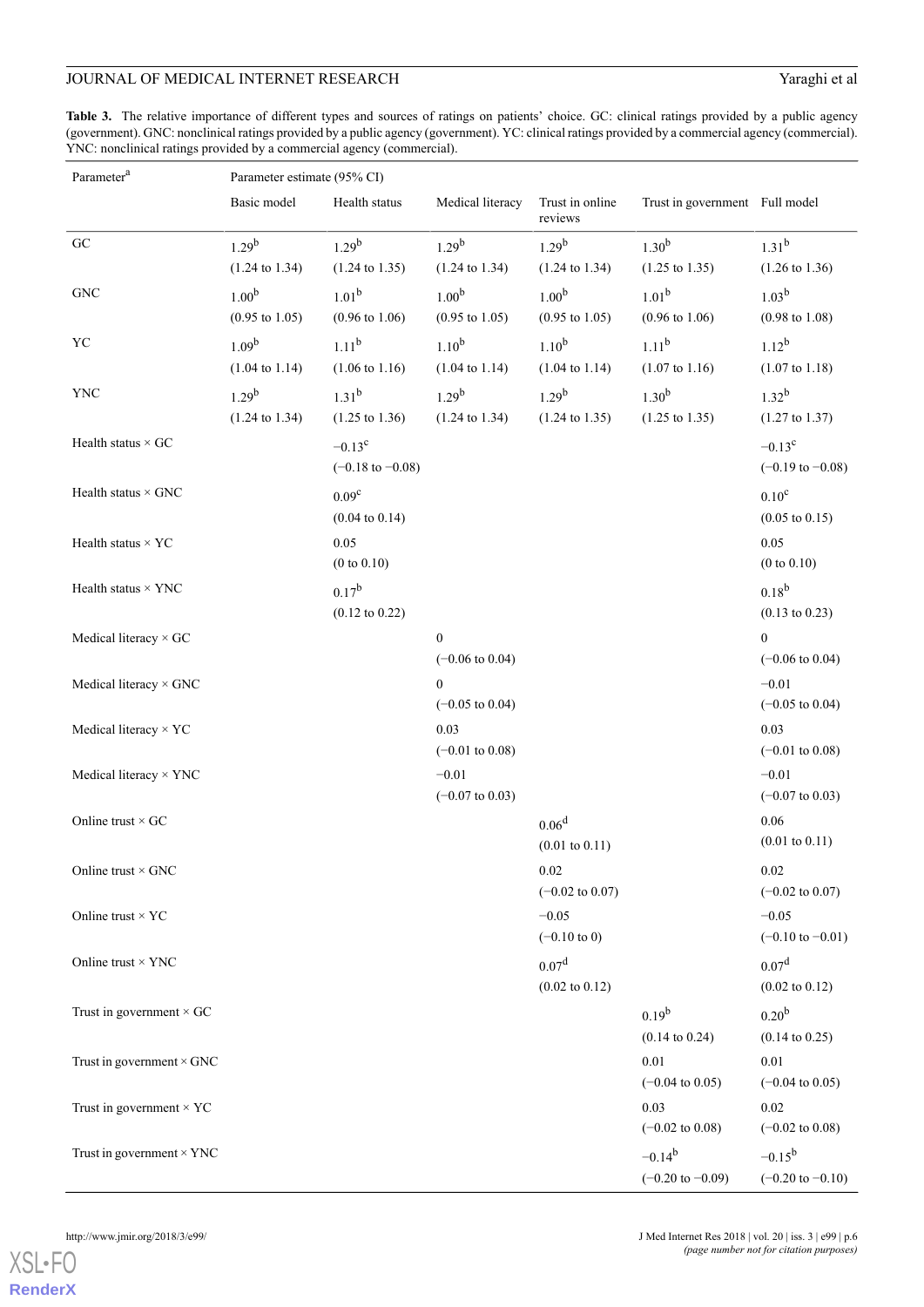<sup>a</sup>Authors' analysis of revealed choices in the choice-based conjoint analysis. Health status, medical literacy, online trust, and trust in government are composite indexes, centered around mean 0 with standard deviation of 1; 95% CI are reported in parentheses.

 $b_{P<.001}$ .

 $c_{P<.01}$ .

<span id="page-6-0"></span><sup>d</sup>*P*<.05.

Table 4. Interaction of ratings and patient characteristics. GC: clinical ratings provided by a public agency (government). GNC: nonclinical ratings provided by a public agency (government). YC: for clinical ratings provided by a commercial agency (commercial). YNC: the nonclinical ratings provided by a commercial agency (commercial).

| Parameter                   | Parameter estimate (SE) |                       |                |                          |                         |                          |                          |
|-----------------------------|-------------------------|-----------------------|----------------|--------------------------|-------------------------|--------------------------|--------------------------|
|                             | Female                  | White                 | High income    | High education           | Married                 | Age                      | Full model               |
| GC                          | $1.31a$ (0.05)          | $1.24^a(0.08)$        | $1.25^a(0.05)$ | $1.18a$ (0.05)           | $1.26^a(0.05)$          | $1.15^a(0.12)$           | $1.03a$ (0.14)           |
| <b>GNC</b>                  | $0.87^{\text{a}}(0.05)$ | $1.16^a(0.08)$        | $0.98^a(0.04)$ | $1.03^a(0.05)$           | $0.97^{\text{a}}(0.04)$ | $1.22^a(0.11)$           | $1.25^a(0.14)$           |
| YC                          | $1.15^a(0.05)$          | $1.15^a(0.08)$        | $1.08a$ (0.05) | $1.11a$ (0.05)           | $1.07a$ (0.04)          | $1.32^a(0.11)$           | $1.42^a(0.14)$           |
| <b>YNC</b>                  | $1.19a$ (0.05)          | $1.30a$ (0.08)        | $1.24^a(0.05)$ | 1.29 <sup>a</sup> (0.05) | $1.18a$ (0.05)          | $1.21a$ (0.12)           | $1.13^a(0.14)$           |
| $GC \times Female$          | $-0.03(0.05)$           |                       |                |                          |                         |                          | $-0.04(0.05)$            |
| $GNC \times Female$         | $0.23^a(0.05)$          |                       |                |                          |                         |                          | $0.23^a(0.05)$           |
| $YC \times Female$          | $-0.09(0.05)$           |                       |                |                          |                         |                          | $-0.10(0.05)$            |
| $YNC \times Female$         | $0.18^b(0.05)$          |                       |                |                          |                         |                          | $0.15^b(0.05)$           |
| $GC \times White$           |                         | 0.05(0.09)            |                |                          |                         |                          | 0.03(0.10)               |
| $GNC \times White$          |                         | $-0.19^{\circ}(0.09)$ |                |                          |                         |                          | $-0.17(0.09)$            |
| $YC \times White$           |                         | $-0.08(0.09)$         |                |                          |                         |                          | $-0.05(0.09)$            |
| $YNC \times White$          |                         | $-0.01(0.09)$         |                |                          |                         |                          | $-0.04(0.10)$            |
| $GC \times Income$          |                         |                       | 0.074(0.07)    |                          |                         |                          | 0.01(0.08)               |
| $GNC \times Income$         |                         |                       | 0.02(0.07)     |                          |                         |                          | 0.02(0.07)               |
| $YC \times Income$          |                         |                       | 0.01(0.07)     |                          |                         |                          | 0(0.07)                  |
| $YNC \times Income$         |                         |                       | 0.10(0.07)     |                          |                         |                          | 0.03(0.08)               |
| $GC \times Education$       |                         |                       |                | $0.21^b$ (0.07)          |                         |                          | $0.21^b(0.07)$           |
| $GNC \times Education$      |                         |                       |                | $-0.06(0.07)$            |                         |                          | $-0.07(0.07)$            |
| $YC \times Education$       |                         |                       |                | $-0.04(0.07)$            |                         |                          | $-0.04(0.07)$            |
| $YNC \times Education$      |                         |                       |                | 0(0.07)                  |                         |                          | $-0.01(0.07)$            |
| $GC \times \text{Married}$  |                         |                       |                |                          | 0.05(0.07)              |                          | 0.03(0.08)               |
| $GNC \times \text{Married}$ |                         |                       |                |                          | 0.05(0.07)              |                          | 0.046(0.07)              |
| $YC \times \text{Married}$  |                         |                       |                |                          | 0.04(0.07)              |                          | 0.09(0.08)               |
| $YNC \times \text{Married}$ |                         |                       |                |                          | $0.22^b$ (0.07)         |                          | $0.18^{\circ}$ (0.08)    |
| $GC \times Age$             |                         |                       |                |                          |                         | 0.003(0.003)             | 0.01(0.01)               |
| $GNC \times Age$            |                         |                       |                |                          |                         | $-0.006^{\circ}$ (0.002) | $-0.006^c$ (0.003)       |
| $YC \times Age$             |                         |                       |                |                          |                         | $-0.006^{\circ}$ (0.002) | $-0.006^{\rm c}$ (0.003) |
| $YNC \times Age$            |                         |                       |                |                          |                         | 0.002(0.003)             | 0(0.003)                 |

 $a_{P<.001}$ .

 $b_{P<.01}$ .

 $c_{P<.05}$ .

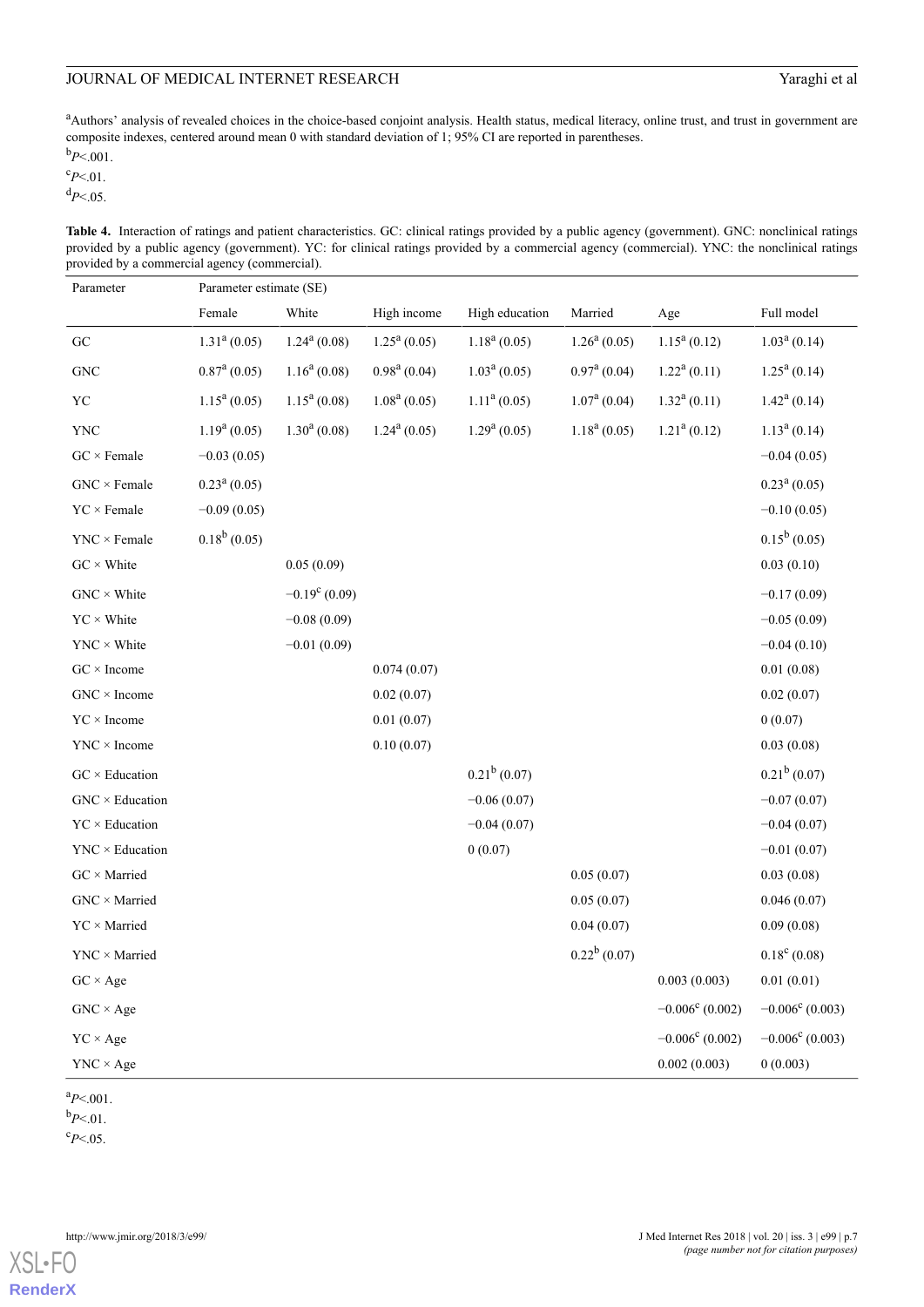# *Discussion*

#### **Principal Findings**

To the best of our knowledge, this was the first research that, using a conjoint analysis, uncovered how individuals used Web-based ratings to compare and choose medical providers. We found that the clinical ratings provided by the government and the nonclinical ratings provided by a commercial agency were significantly more important for patient choice than nonclinical ratings provided by the government or clinical ratings provided by commercial agencies. We also found some differences in the importance of ratings based on the sociodemographic and health characteristics of respondents. Healthier patients paid more attention to nonclinical ratings, especially those from a commercial agency. On the other hand, for healthier patients, the importance of clinical ratings, notably those that are provided by the government, was lower. We found that female patients gave more importance to nonclinical ratings provided by both public and commercial agencies, compared with males. In comparison with other races, white respondents paid less attention to the nonclinical ratings provided by government. There was no other difference between racial groups in the importance of different types of ratings in the physician choice decision. Income did not play a role in the way respondents used the ratings in their decision. As patients get older, nonclinical ratings provided by the government and the clinical ratings provided by a commercial agency became even less important in how they evaluated medical providers.

A particular strength of this study was that we utilized a carefully controlled experimental design to observe the revealed preferences of participants rather than merely asking them to state them in response to a questioner, which could otherwise be subject to attribution or social desirability biases. Revealed preferences elicited in this experiment provided a more natural context, even when presented in hypothetical settings, and gave us greater confidence that the effects we observed within the sample were driven by the conjoint attributes rather than other unobserved factors.

#### **Limitations**

One limitation of our study was that we rated the attributes of the physicians by either 2 or 4 stars, whereas in reality, the ratings usually have 5 levels, between 1 and 5 stars. We limited the ratings to only 2 levels to reduce the number of possible combinations. If we considered 5 levels for each rating, the number of possible physician profiles would have surged from 16 to 625. Respondents could not reasonably compare these many physician profiles with each other. A second limitation of this study was that, in comparison with the US general population, its sample was drawn from younger, more educated, and less affluent individuals. Although samples from AMT have been shown to respond similarly to representative samples of the US population [\[37](#page-10-4)], the results from the study must be interpreted in light of the characteristics of the sample. Third, this study only focused on American respondents, and therefore, findings may not generalize to individuals outside of the United States. This was due to the fact that constructs such as medical literacy, health status, and trust in government significantly vary

 $XS$ -FO **[RenderX](http://www.renderx.com/)** across individuals from different countries. Moreover, the presence of commercial websites and the availability of alternative government websites also vary across countries, which represents a further limitation on generalizability. Finally, in our study, we did not ask respondents whether they were familiar with the sources of information they were being asked to evaluate, primarily because our major focus was on the source (ie, government vs commercial) rather than a specific website. Future experiments could also ask respondents about their familiarity with the sources of information that they are asked to evaluate in the experiment.

#### **Future Research**

There are 3 potential areas for further research. The first is to examine how familiar individuals are with the sources of information provided by governmental and commercial agencies. Although most individuals are now fairly familiar with the commercial rating websites, knowledge about the other sources of information provided through governmental websites may be limited. It would be useful to quantify the level of awareness of such information as a precursor to designing appropriate policies to inform the public. The second is to replicate this study on an international sample to investigate how individuals outside of the United States rely on different sources and types of information for choosing their primary care physicians. Finally, the relative importance of Web-based ratings in comparison with other factors such as insurance coverage, recommendations of family and friends, and proximity to patients' residence is still unclear and could be investigated in future research.

#### **Policy Recommendations**

The findings of this research have implications for policy makers and medical providers. Although the government has expended substantial resources on clinical quality ratings, our study indicates a need to also acknowledge the importance of nonclinical measures. This is consistent with the recent CMS efforts and policy recommendations [[53\]](#page-10-20) to tie reimbursements to patient satisfaction. To the extent that nonclinical ratings appear to be more important for healthier patients, it clearly underscores the important role played by the "experience" of interacting with a physician for individuals whose visits to the doctor are likely to be preventive rather than curative. Primary care providers can consider ways in which the patient's experience can be improved, such as reduced waiting time and more empathetic interactions, which will eventually be reflected in the nonclinical ratings they receive. The results of this study could also encourage a public relations campaign to increase public awareness of the reviews that are government maintained and are more clinically based. Our result on gender differences in the relative salience of nonclinical ratings further revealed the importance of improving the patient experience for providers who are focused on women's health services.

With respect to patients' age, we found that older patients and those who trusted government more paid more attention to government-provided ratings. This is corroborated by prior literature, which documents that citizens who trust government more are also more satisfied with government websites [[54\]](#page-10-21). We therefore recommend that CMS create website content and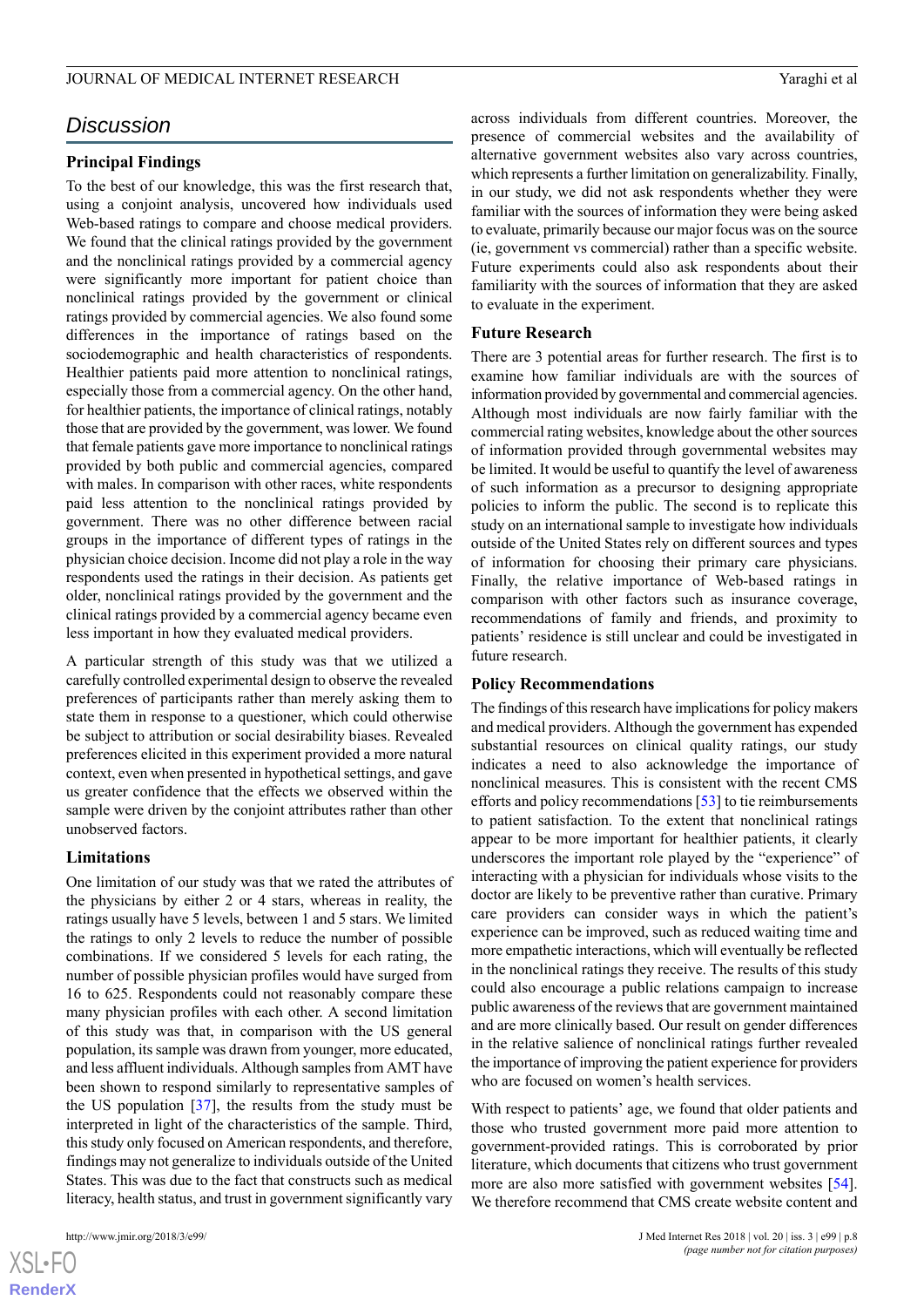user experiences that are tailored for Medicare beneficiaries and older patients as they rely on government-provided information more than the younger patients. Our results also indicated that commercial websites can be more successful in attracting younger individuals. If CMS intends to expand its audience, it should consider information dissemination strategies that appeal to patients in this segment.

Given the recent apprehensions expressed about the quality and representativeness of ratings provided by commercial websites [[55\]](#page-10-22), it is a matter of some concern that patients gave equal importance to commercial ratings of nonclinical aspects of care much as they did to government ratings of clinical aspects of care. This is likely a result of the richness of the information that patients believe they can receive from other patients who have engaged in interactions with the medical provider. It might also be driven by other factors such as the first mover advantage of commercial organizations as they have been active in rating a wide variety of services earlier than other governmental agencies. To that end, our findings suggest that patients have developed a preference for commercial websites for experience-based ratings of medical providers, that is, ratings that primarily capture information about the patient's experience with the medical provider. Thus, government agencies that offer similar ratings should pay careful attention to improve the usability of the information while concurrently addressing any

perceptual obstacles that may prevent consumers from using these ratings.

#### **Conclusions**

Our research shows that patients pay equal attention to both clinical and nonclinical ratings when choosing a primary care physician. To obtain information about clinical ratings, they rely more on government sources, whereas for information on nonclinical ratings, they rely more on commercial sources. Both public and private agencies expend significant resources to design metrics, collect data, calculate ratings, and report them to the public. These resources are limited and should be optimally allocated to the type of ratings that consumers appreciate and will use the most. The findings of this research highlight the importance of efforts from government agencies such as CMS to improve its reporting of nonclinical ratings. Given the importance of nonclinical ratings in patients' decision making, we recommend that medical providers pay close attention to their nonclinical ratings on commercial websites as they represent a consequential source of customer feedback for improving the patient experience. Ultimately, the overarching objective of all rating sources must be focused on protecting patients from incorrect or misleading data, while simultaneously educating them on how best to interpret and make best use of the information presented.

## **Acknowledgments**

GG and WW are partially supported by NSF Career Award #1254021.

#### <span id="page-8-8"></span>**Conflicts of Interest**

None declared.

## **Multimedia Appendix 1**

<span id="page-8-0"></span>How online quality ratings influence patients' choice of medical providers: a controlled experimental survey study appendix (online-only material).

<span id="page-8-1"></span>[[PDF File \(Adobe PDF File\), 69KB](http://www.jmir.org/article/downloadSuppFile/8986/67730) - [jmir\\_v20i3e99\\_app1.pdf](http://www.jmir.org/article/downloadSuppFile/8986/67730) ]

#### <span id="page-8-2"></span>**References**

- 1. Yegian J, Dardess P, Shannon M, Carman K. Engaged patients will need comparative physician-level quality data and information about their out-of-pocket costs. Health Aff (Millwood) 2013;32(2):328-337. [Medline: [23381526\]](http://www.ncbi.nlm.nih.gov/entrez/query.fcgi?cmd=Retrieve&db=PubMed&list_uids=23381526&dopt=Abstract)
- <span id="page-8-3"></span>2. Hibbard J, Slovic P, Peters E, Finucane M. Strategies for reporting health plan performance information to consumers: evidence from controlled studies. Health Serv Res 2002;37(2):291-313. [doi: [10.1111/1475-6773.024\]](http://dx.doi.org/10.1111/1475-6773.024) [Medline: [12035995\]](http://www.ncbi.nlm.nih.gov/entrez/query.fcgi?cmd=Retrieve&db=PubMed&list_uids=12035995&dopt=Abstract)
- <span id="page-8-5"></span><span id="page-8-4"></span>3. James J, Felt-Lisk S, Werner R, Agres T, Schwartz A, Dentzer S. Issuelab. 2012. Health policy brief: public reporting on quality and costs URL: [https://www.issuelab.org/resource/](https://www.issuelab.org/resource/health-affairs-rwjf-health-policy-brief-public-reporting-on-quality-and-costs.html) [health-affairs-rwjf-health-policy-brief-public-reporting-on-quality-and-costs.html](https://www.issuelab.org/resource/health-affairs-rwjf-health-policy-brief-public-reporting-on-quality-and-costs.html) [accessed 2018-02-20] [[WebCite Cache](http://www.webcitation.org/6xMlzwxjb) [ID 6xMlzwxjb\]](http://www.webcitation.org/6xMlzwxjb)
- <span id="page-8-7"></span><span id="page-8-6"></span>4. Medicare. Hospital compare URL:<https://www.medicare.gov/hospitalcompare/search.html?> [accessed 2018-02-16] [\[WebCite](http://www.webcitation.org/6xHEg8zCo) [Cache ID 6xHEg8zCo](http://www.webcitation.org/6xHEg8zCo)]
- 5. Vitals. URL:<http://www.vitals.com/> [accessed 2018-02-16] [[WebCite Cache ID 6xHEhYlON](http://www.webcitation.org/6xHEhYlON)]
- 6. RateMDs. Doctor reviews and ratings near you URL: <https://www.ratemds.com/dc/washington/> [accessed 2017-02-13] [[WebCite Cache ID RateMDs\]](http://www.webcitation.org/RateMDs)
- 7. Wei S, Pierce O, Allen M. ProPublica. Surgeon scorecard URL:<https://projects.propublica.org/surgeons/> [accessed 2018-02-16] [\[WebCite Cache ID 6xHEjXAnt](http://www.webcitation.org/6xHEjXAnt)]
- 8. Austin J, Jha A, Romano P, Singer S, Vogus T, Wachter R, et al. National hospital ratings systems share few common scores and may generate confusion instead of clarity. Health Aff (Millwood) 2015;34(3):423-430. [Medline: [25732492\]](http://www.ncbi.nlm.nih.gov/entrez/query.fcgi?cmd=Retrieve&db=PubMed&list_uids=25732492&dopt=Abstract)

[XSL](http://www.w3.org/Style/XSL)•FO **[RenderX](http://www.renderx.com/)**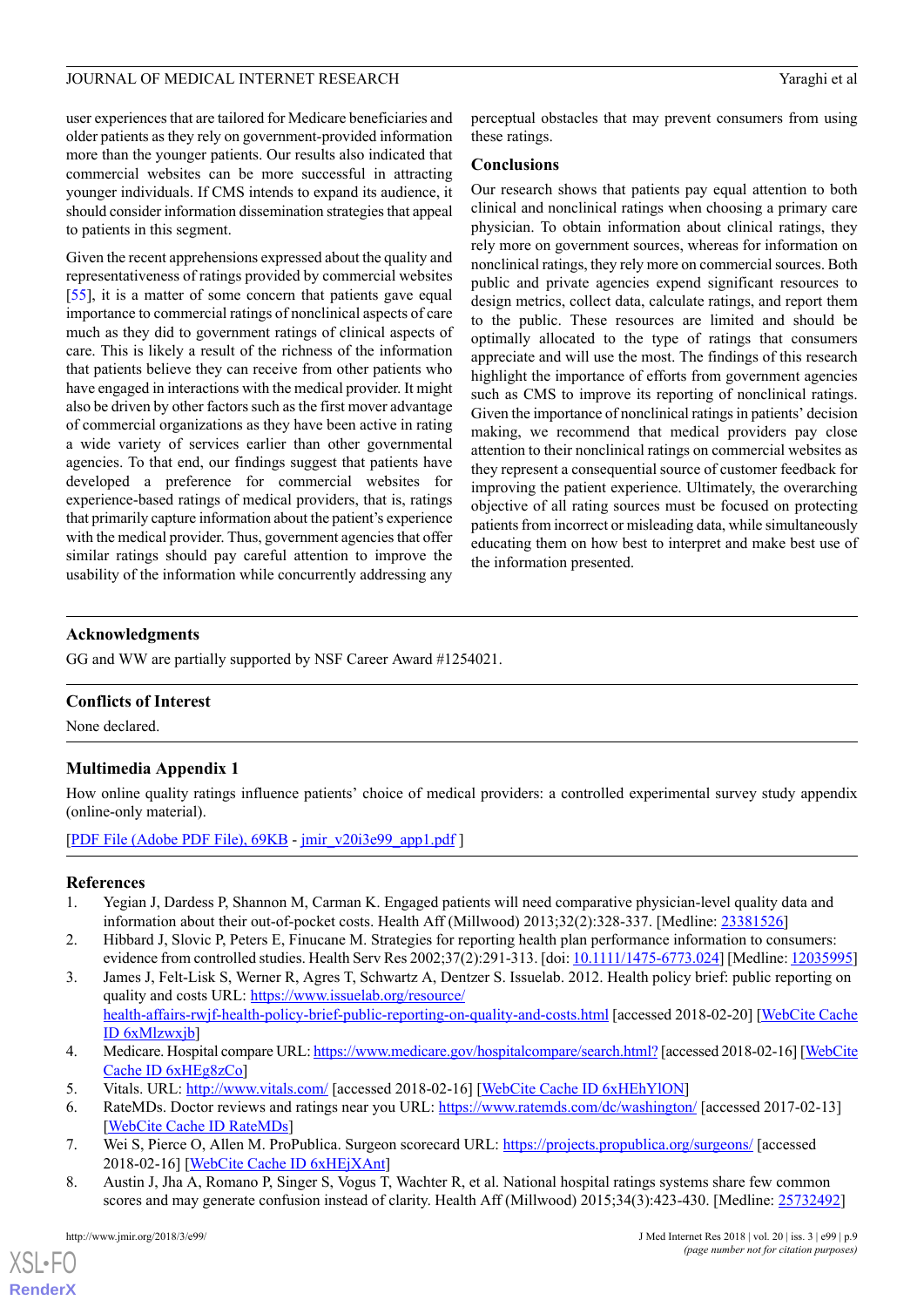- <span id="page-9-0"></span>9. Ranard B, Werner R, Antanavicius T, Schwartz H, Smith R, Meisel Z, et al. Yelp reviews of hospital care can supplement and inform traditional surveys of the patient experience of care. Health Aff (Millwood) 2016;35(4):697-705. [Medline: [27044971](http://www.ncbi.nlm.nih.gov/entrez/query.fcgi?cmd=Retrieve&db=PubMed&list_uids=27044971&dopt=Abstract)]
- <span id="page-9-2"></span><span id="page-9-1"></span>10. Greaves F, Ramirez-Cano D, Millett C, Darzi A, Donaldson L. Harnessing the cloud of patient experience: using social media to detect poor quality healthcare. BMJ Qual Saf 2013;22(3):4. [doi: [10.1136/bmjqs-2012-001527](http://dx.doi.org/10.1136/bmjqs-2012-001527)]
- 11. Reimann S, Strech D. The representation of patient experience and satisfaction in physician rating sites. A criteria-based analysis of English- and German-language sites. BMC Health Serv Res 2010;10(1):332. [doi: [10.1186/1472-6963-10-332](http://dx.doi.org/10.1186/1472-6963-10-332)]
- 12. Gao GG, McCullough JS, Agarwal R, Jha AK. A changing landscape of physician quality reporting: analysis of patients' online ratings of their physicians over a 5-year period. J Med Internet Res 2012 Feb;14(1):e38 [[FREE Full text](http://www.jmir.org/2012/1/e38/)] [doi: [10.2196/jmir.2003](http://dx.doi.org/10.2196/jmir.2003)] [Medline: [22366336](http://www.ncbi.nlm.nih.gov/entrez/query.fcgi?cmd=Retrieve&db=PubMed&list_uids=22366336&dopt=Abstract)]
- 13. Hanauer D, Zheng K, Singer D, Gebremariam A, Davis M. Public awareness, perception, and use of online physician rating sites. JAMA 2014;311(7):734-735. [Medline: [24549555](http://www.ncbi.nlm.nih.gov/entrez/query.fcgi?cmd=Retrieve&db=PubMed&list_uids=24549555&dopt=Abstract)]
- 14. Greaves F, Millett C. Consistently increasing numbers of online ratings of healthcare in England. J Med Internet Res 2012 Jun 29;14(3):e94 [\[FREE Full text\]](http://www.jmir.org/2012/3/e94/) [doi: [10.2196/jmir.2157\]](http://dx.doi.org/10.2196/jmir.2157) [Medline: [22742977\]](http://www.ncbi.nlm.nih.gov/entrez/query.fcgi?cmd=Retrieve&db=PubMed&list_uids=22742977&dopt=Abstract)
- 15. Findlay S. Consumers' interest in provider ratings grows, and improved report cards and other steps could accelerate their use. Health Aff (Millwood) ? 2016;35(4):688-696. [Medline: [27044970](http://www.ncbi.nlm.nih.gov/entrez/query.fcgi?cmd=Retrieve&db=PubMed&list_uids=27044970&dopt=Abstract)]
- 16. McLennan S, Strech D, Reimann S. Developments in the frequency of ratings and evaluation tendencies: a review of German physician rating websites. J Med Internet Res 2017;19(8):e299. [Medline: [28842391](http://www.ncbi.nlm.nih.gov/entrez/query.fcgi?cmd=Retrieve&db=PubMed&list_uids=28842391&dopt=Abstract)]
- <span id="page-9-3"></span>17. Zwijnenberg N, Hendriks M, Bloemendal E, Damman O, de JJ, Delnoij D, et al. Patients' need for tailored comparative health care information: a qualitative study on choosing a hospital. J Med Internet Res 2016 Nov 28;18(11):e297 [[FREE](http://www.jmir.org/2016/11/e297/) [Full text](http://www.jmir.org/2016/11/e297/)] [doi: [10.2196/jmir.4436](http://dx.doi.org/10.2196/jmir.4436)] [Medline: [27895006\]](http://www.ncbi.nlm.nih.gov/entrez/query.fcgi?cmd=Retrieve&db=PubMed&list_uids=27895006&dopt=Abstract)
- <span id="page-9-4"></span>18. Emmert M, Meszmer N, Sander U. Do health care providers use online patient ratings to improve the quality of care? results from an online-based cross-sectional study. J Med Internet Res 2016 Sep 19;18(9):e254 [\[FREE Full text\]](http://www.jmir.org/2016/9/e254/) [doi: [10.2196/jmir.5889](http://dx.doi.org/10.2196/jmir.5889)] [Medline: [27644135](http://www.ncbi.nlm.nih.gov/entrez/query.fcgi?cmd=Retrieve&db=PubMed&list_uids=27644135&dopt=Abstract)]
- 19. Sobin L, Goyal P. Trends of online ratings of otolaryngologists: what do your patients really think of you? JAMA Otolaryngol Head Neck Surg 2014 Jul;140(7):635-638. [doi: [10.1001/jamaoto.2014.818](http://dx.doi.org/10.1001/jamaoto.2014.818)] [Medline: [24876073](http://www.ncbi.nlm.nih.gov/entrez/query.fcgi?cmd=Retrieve&db=PubMed&list_uids=24876073&dopt=Abstract)]
- <span id="page-9-5"></span>20. Mehta SJ. Patient satisfaction reporting and its implications for patient care. AMA J Ethics 2015 Jul 01;17(7):616-621 [[FREE Full text](http://journalofethics.ama-assn.org/2015/07/ecas3-1507.html)] [doi: [10.1001/journalofethics.2015.17.7.ecas3-1507](http://dx.doi.org/10.1001/journalofethics.2015.17.7.ecas3-1507)] [Medline: [26158808\]](http://www.ncbi.nlm.nih.gov/entrez/query.fcgi?cmd=Retrieve&db=PubMed&list_uids=26158808&dopt=Abstract)
- 21. Bakhsh W, Mesfin A. Online ratings of orthopedic surgeons: analysis of 2185 reviews. Am J Orthop (Belle Mead NJ) 2014 Aug;43(8):359-363. [Medline: [25136868](http://www.ncbi.nlm.nih.gov/entrez/query.fcgi?cmd=Retrieve&db=PubMed&list_uids=25136868&dopt=Abstract)]
- <span id="page-9-6"></span>22. Elliott M, Beckett M, Lehrman W, Cleary P, Cohea C, Giordano L, et al. Understanding the role played by medicare's patient experience points system in hospital reimbursement. Health Aff (Millwood) 2016;35(9):1680. [doi: [10.1377/hlthaff.2015.0691](http://dx.doi.org/10.1377/hlthaff.2015.0691)]
- <span id="page-9-8"></span><span id="page-9-7"></span>23. Werner RM, Konetzka RT, Polsky D. Changes in consumer demand following public reporting of summary quality ratings: an evaluation in nursing homes. Health Serv Res 2016 Jun;51 Suppl 2:1291-1309. [doi: [10.1111/1475-6773.12459\]](http://dx.doi.org/10.1111/1475-6773.12459) [Medline: [26868034](http://www.ncbi.nlm.nih.gov/entrez/query.fcgi?cmd=Retrieve&db=PubMed&list_uids=26868034&dopt=Abstract)]
- <span id="page-9-9"></span>24. Chandra A, Finkelstein A, Sacarny A, Syverson C. Health care exceptionalism? performance and allocation in the us health care sector. Am Econ Rev 2016 Aug;106(8):2110-2144 [[FREE Full text\]](http://europepmc.org/abstract/MED/27784907) [doi: [10.1257/aer.20151080](http://dx.doi.org/10.1257/aer.20151080)] [Medline: [27784907](http://www.ncbi.nlm.nih.gov/entrez/query.fcgi?cmd=Retrieve&db=PubMed&list_uids=27784907&dopt=Abstract)]
- <span id="page-9-10"></span>25. Bardach NS, Asteria-Peñaloza R, Boscardin WJ, Dudley RA. The relationship between commercial website ratings and traditional hospital performance measures in the USA. BMJ Qual Saf 2013 Mar; 22(3):194-202 [[FREE Full text](http://europepmc.org/abstract/MED/23178860)] [doi: [10.1136/bmjqs-2012-001360](http://dx.doi.org/10.1136/bmjqs-2012-001360)] [Medline: [23178860](http://www.ncbi.nlm.nih.gov/entrez/query.fcgi?cmd=Retrieve&db=PubMed&list_uids=23178860&dopt=Abstract)]
- 26. Greaves F, Pape U, King D, Darzi A, Majeed A, Wachter R, et al. Associations between internet-based patient ratings and conventional surveys of patient experience in the English NHS: an observational study. BMJ Qual Saf 2012;21(7):605. [Medline: [22523318](http://www.ncbi.nlm.nih.gov/entrez/query.fcgi?cmd=Retrieve&db=PubMed&list_uids=22523318&dopt=Abstract)]
- 27. Franks P, Fiscella K, Shields C, Meldrum S, Duberstein P, Jerant A, et al. Are patients' ratings of their physicians related to health outcomes? Ann Fam Med 2005;3(3):234. [Medline: [15928226\]](http://www.ncbi.nlm.nih.gov/entrez/query.fcgi?cmd=Retrieve&db=PubMed&list_uids=15928226&dopt=Abstract)
- 28. Gray BM, Vandergrift JL, Gao GG, McCullough JS, Lipner RS. Website ratings of physicians and their quality of care. JAMA Intern Med 2015 Feb;175(2):291-293. [doi: [10.1001/jamainternmed.2014.6291\]](http://dx.doi.org/10.1001/jamainternmed.2014.6291) [Medline: [25437252\]](http://www.ncbi.nlm.nih.gov/entrez/query.fcgi?cmd=Retrieve&db=PubMed&list_uids=25437252&dopt=Abstract)
- <span id="page-9-11"></span>29. Campbell L, Li Y. Are Facebook user ratings associated with hospital cost, quality and patient satisfaction? a cross-sectional analysis of hospitals in New York state. BMJ Qual Saf 2018;27(2):119-129. [Medline: [28600452\]](http://www.ncbi.nlm.nih.gov/entrez/query.fcgi?cmd=Retrieve&db=PubMed&list_uids=28600452&dopt=Abstract)
- 30. Okike K, Peter-Bibb T, Xie K, Okike O. Association between physician online rating and quality of care. J Med Internet Res 2016;18(12):e324. [doi: [10.2196/jmir.6612\]](http://dx.doi.org/10.2196/jmir.6612)
- 31. Greaves F, Pape U, King D, Darzi A, Majeed A, Wachter R, et al. Associations between web-based patient ratings and objective measures of hospital quality. Arch Intern Med 2012;172(5):435-436. [Medline: [22331980](http://www.ncbi.nlm.nih.gov/entrez/query.fcgi?cmd=Retrieve&db=PubMed&list_uids=22331980&dopt=Abstract)]
- 32. Greaves F, Pape U, Lee H, Smith D, Darzi A, Majeed A, et al. Patients' ratings of family physician practices on the internet: usage and associations with conventional measures of quality in the English National health service. J Med Internet Res 2012;14(5):e146. [Medline: [23076301](http://www.ncbi.nlm.nih.gov/entrez/query.fcgi?cmd=Retrieve&db=PubMed&list_uids=23076301&dopt=Abstract)]

[XSL](http://www.w3.org/Style/XSL)•FO **[RenderX](http://www.renderx.com/)**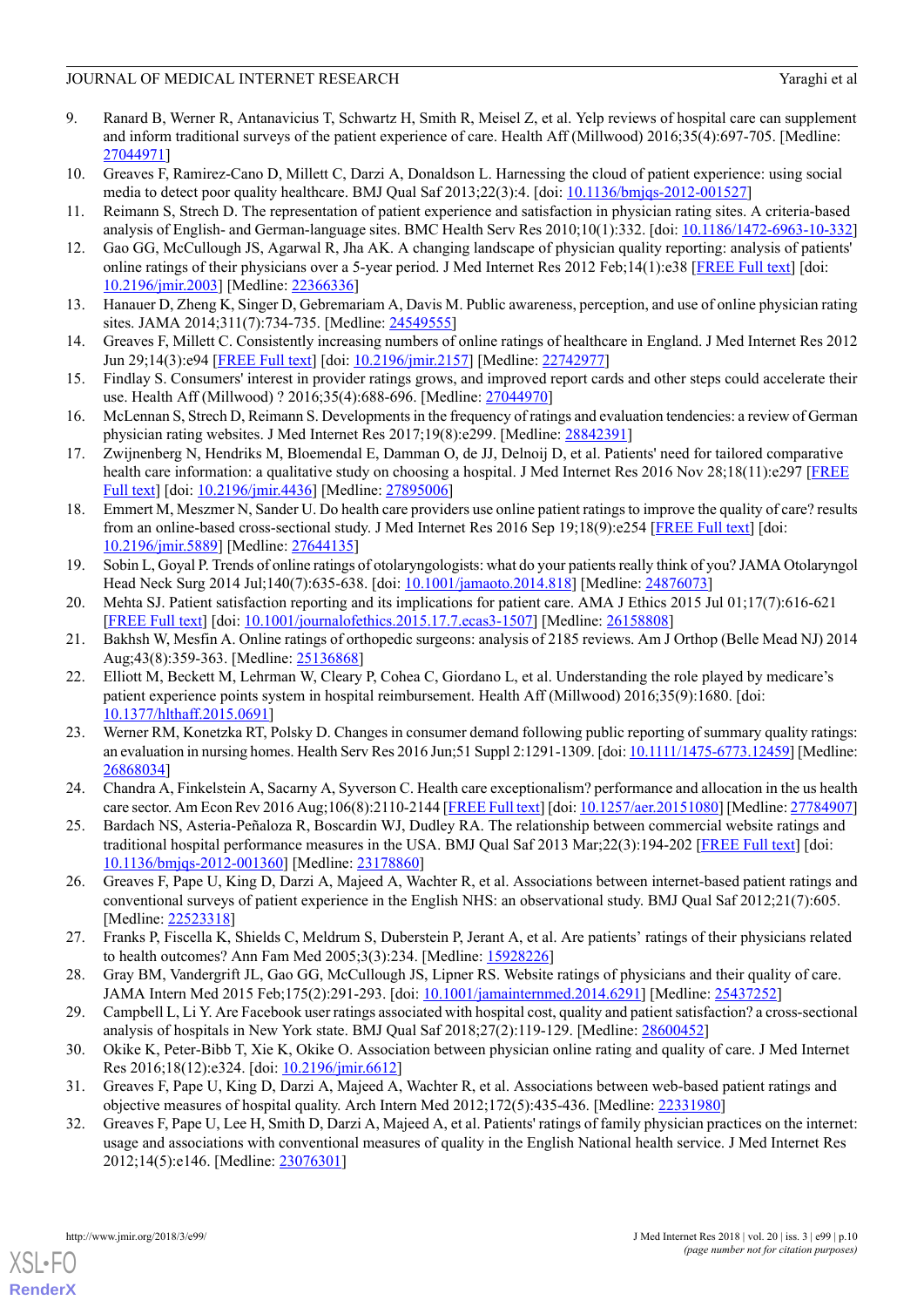- <span id="page-10-0"></span>33. Glickman SW, Boulding W, Manary M, Staelin R, Roe MT, Wolosin RJ, et al. Patient satisfaction and its relationship with clinical quality and inpatient mortality in acute myocardial infarction. Circ Cardiovasc Qual Outcomes 2010 Mar;3(2):188-195 [[FREE Full text](http://circoutcomes.ahajournals.org/cgi/pmidlookup?view=long&pmid=20179265)] [doi: [10.1161/CIRCOUTCOMES.109.900597\]](http://dx.doi.org/10.1161/CIRCOUTCOMES.109.900597) [Medline: [20179265](http://www.ncbi.nlm.nih.gov/entrez/query.fcgi?cmd=Retrieve&db=PubMed&list_uids=20179265&dopt=Abstract)]
- <span id="page-10-1"></span>34. Isaac T, Zaslavsky AM, Cleary PD, Landon BE. The relationship between patients' perception of care and measures of hospital quality and safety. Health Serv Res 2010 Aug;45(4):1024-1040 [[FREE Full text](http://europepmc.org/abstract/MED/20528990)] [doi: [10.1111/j.1475-6773.2010.01122.x](http://dx.doi.org/10.1111/j.1475-6773.2010.01122.x)] [Medline: [20528990](http://www.ncbi.nlm.nih.gov/entrez/query.fcgi?cmd=Retrieve&db=PubMed&list_uids=20528990&dopt=Abstract)]
- <span id="page-10-3"></span><span id="page-10-2"></span>35. Verhoef L, Van de Belt T, Engelen L, Schoonhoven L, Kool R. Social media and rating sites as tools to understanding quality of care: a scoping review. J Med Internet Res 2014;16(2):e56. [Medline: [24566844](http://www.ncbi.nlm.nih.gov/entrez/query.fcgi?cmd=Retrieve&db=PubMed&list_uids=24566844&dopt=Abstract)]
- <span id="page-10-4"></span>36. Mturk. Amazon mechanical turk URL: <https://www.mturk.com/worker/help> [accessed 2018-02-16] [[WebCite Cache ID](http://www.webcitation.org/6xHFQPi9I) [6xHFQPi9I](http://www.webcitation.org/6xHFQPi9I)]
- <span id="page-10-5"></span>37. Buhrmester M, Kwang T, Gosling S. Amazon's mechanical turk: a new source of inexpensive, yet high-quality, data? Perspect Psychol Sci 2011;6(1):3-5. [doi: [10.1177/1745691610393980\]](http://dx.doi.org/10.1177/1745691610393980)
- <span id="page-10-6"></span>38. Green PE, Srinivasan V. Conjoint analysis in marketing: new developments with implications for research and practice. J Mark 1990;54(4):19.
- <span id="page-10-7"></span>39. Ryan M, Farrar S. Using conjoint analysis to elicit preferences for health care. BMJ 2000 Jun 03;320(7248):1530-1533 [[FREE Full text](http://europepmc.org/abstract/MED/10834905)] [Medline: [10834905](http://www.ncbi.nlm.nih.gov/entrez/query.fcgi?cmd=Retrieve&db=PubMed&list_uids=10834905&dopt=Abstract)]
- <span id="page-10-8"></span>40. Hauser J. MIT. 2007. A note on conjoint analysis URL: <http://www.mit.edu/~hauser/Papers/NoteonConjointAnalysis.pdf> [accessed 2018-02-16] [\[WebCite Cache ID 6xHFiVCmd\]](http://www.webcitation.org/6xHFiVCmd)
- <span id="page-10-9"></span>41. Kuhfeld W. SAS. Orthogonal arrays URL: <http://support.sas.com/techsup/technote/ts723.html> [accessed 2018-02-16] [[WebCite Cache ID 6xHFixRqX\]](http://www.webcitation.org/6xHFixRqX)
- <span id="page-10-10"></span>42. Saha S, Taggart SH, Komaromy M, Bindman AB. Do patients choose physicians of their own race? Health Aff (Millwood) 2000;19(4):76-83 [[FREE Full text](http://content.healthaffairs.org/cgi/pmidlookup?view=long&pmid=10916962)] [Medline: [10916962](http://www.ncbi.nlm.nih.gov/entrez/query.fcgi?cmd=Retrieve&db=PubMed&list_uids=10916962&dopt=Abstract)]
- <span id="page-10-11"></span>43. Blizzard R. Gallup. Healthcare Panel: How Do People Choose Hospitals? Internet. Gallup; 2005. Gallup news URL: [http:/](http://news.gallup.com/poll/19402/Healthcare-Panel-How-People-Choose-Hospitals.aspx) [/news.gallup.com/poll/19402/Healthcare-Panel-How-People-Choose-Hospitals.aspx](http://news.gallup.com/poll/19402/Healthcare-Panel-How-People-Choose-Hospitals.aspx) [accessed 2018-02-16] [\[WebCite Cache](http://www.webcitation.org/6xHFoPbwG) [ID 6xHFoPbwG](http://www.webcitation.org/6xHFoPbwG)]
- <span id="page-10-13"></span><span id="page-10-12"></span>44. Bonelli S. Bright Local. 2016. Local consumer review survey 2016 URL: [https://www.brightlocal.com/learn/](https://www.brightlocal.com/learn/local-consumer-review-survey/) [local-consumer-review-survey/](https://www.brightlocal.com/learn/local-consumer-review-survey/) [accessed 2018-02-16] [\[WebCite Cache ID 6xHG4knqW](http://www.webcitation.org/6xHG4knqW)]
- <span id="page-10-14"></span>45. McKnight D, Choudhury V, Kacmar C. Developing and validating trust measures for e-commerce: an integrative typology. Inf Syst Res 2002;13(3):334-359.
- <span id="page-10-15"></span>46. Wallston K, Cawthon C, McNaughton C, Rothman R, Osborn C, Kripalani S. Psychometric properties of the brief health literacy screen in clinical practice. J Gen Intern Med 2014;29(1):119-126. [Medline: [23918160\]](http://www.ncbi.nlm.nih.gov/entrez/query.fcgi?cmd=Retrieve&db=PubMed&list_uids=23918160&dopt=Abstract)
- <span id="page-10-16"></span>47. Chew L, Bradley K, Boyko E. Brief questions to identify patients with inadequate health literacy. Fam Med 2004;36(8):588-594. [Medline: [15343421\]](http://www.ncbi.nlm.nih.gov/entrez/query.fcgi?cmd=Retrieve&db=PubMed&list_uids=15343421&dopt=Abstract)
- 48. McFadden D. Berkeley. Front Econom Internet New York: Academic Press; 1973. Conditional logit analysis of qualitative choice behavior URL: <https://elsa.berkeley.edu/reprints/mcfadden/zarembka.pdf> [accessed 2018-02-16] [\[WebCite Cache](http://www.webcitation.org/6xHGN5CCd) [ID 6xHGN5CCd\]](http://www.webcitation.org/6xHGN5CCd)
- <span id="page-10-18"></span><span id="page-10-17"></span>49. Manski C, McFadden D. Berkeley. Cambridge: MIT Press; 1981. Structural analysis of discrete data with econometric applications URL: [https://emlab.berkeley.edu/~mcfadden/discrete/front\\_matter.pdf](https://emlab.berkeley.edu/~mcfadden/discrete/front_matter.pdf) [accessed 2018-02-16] [[WebCite Cache](http://www.webcitation.org/6xHGNrMAS) [ID 6xHGNrMAS](http://www.webcitation.org/6xHGNrMAS)]
- <span id="page-10-20"></span><span id="page-10-19"></span>50. Kuhfeld W. SAS. Carry, NC: SAS; 2005. Marketing research methods in SAS URL: [https://support.sas.com/techsup/](https://support.sas.com/techsup/technote/mr2010.pdf) [technote/mr2010.pdf](https://support.sas.com/techsup/technote/mr2010.pdf) [accessed 2018-02-20] [\[WebCite Cache ID 6xMthtBFi](http://www.webcitation.org/6xMthtBFi)]
- <span id="page-10-21"></span>51. SAS. Cary, NC: SAS Institute; 2008. The PHREG procedure URL: [https://support.sas.com/documentation/cdl/en/statugphreg/](https://support.sas.com/documentation/cdl/en/statugphreg/61816/PDF/default/statugphreg.pdf) [61816/PDF/default/statugphreg.pdf](https://support.sas.com/documentation/cdl/en/statugphreg/61816/PDF/default/statugphreg.pdf) [accessed 2018-02-20] [\[WebCite Cache ID 6xMtm2LSa\]](http://www.webcitation.org/6xMtm2LSa)
- <span id="page-10-22"></span>52. Paternoster R, Brame R, Mazerolle P, Piquero A. Using the correct statistical test for the equality of regression coefficients. Criminology 1998;36(4):859-866. [Medline: [10.1111/j.1745-9125.1998.tb01268.x\]](http://www.ncbi.nlm.nih.gov/entrez/query.fcgi?cmd=Retrieve&db=PubMed&list_uids=10.1111/j.1745-9125.1998.tb01268.x&dopt=Abstract)
- 53. Jha A. JAMA. Payment power to the patients URL: [https://newsatjama.jama.com/2017/05/22/](https://newsatjama.jama.com/2017/05/22/jama-forum-payment-power-to-the-patients/) [jama-forum-payment-power-to-the-patients/](https://newsatjama.jama.com/2017/05/22/jama-forum-payment-power-to-the-patients/) [accessed 2018-02-16] [[WebCite Cache ID 6xHGYrIQB](http://www.webcitation.org/6xHGYrIQB)]
- 54. Welch E, Hinnant C, Moon M. Linking citizen satisfaction with e-government and trust in government. J Public Adm Res Theory 2005;15(3):371-391. [doi: [10.1093/jopart/mui021\]](http://dx.doi.org/10.1093/jopart/mui021)
- 55. Lagu T, Metayer K, Moran M, Ortiz L, Priya A, Goff SL, et al. Website characteristics and physician reviews on commercial physician-rating websites. JAMA 2017 Feb 21;317(7):766. [doi: [10.1001/jama.2016.18553](http://dx.doi.org/10.1001/jama.2016.18553)]

#### **Abbreviations**

**AMT:** Amazon Mechanical Turk **CMS:** Centers for Medicare and Medicaid Services